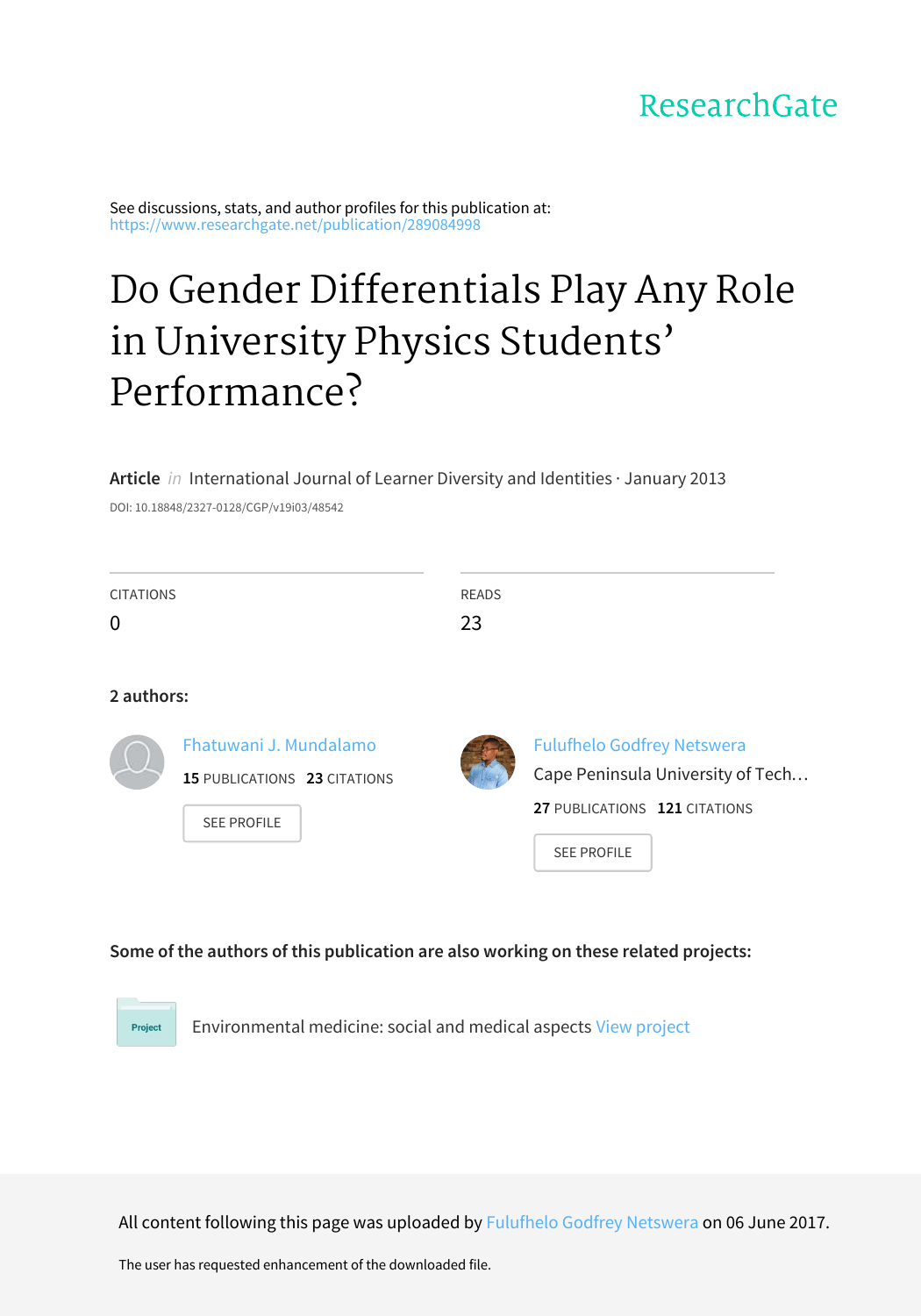# **Do Gender Differentials Play Any Role in University Physics Students' Performance?[1](#page-1-0)**

Fhatuwani J. Mundalamo $^1$  & Fulufhelo Godfrey Netswera $^2$ , 1. Tshwane University of Technology, South Africa 2. University of Limpopo, South Africa

*Abstract: Against international literature that indicates that gender differences exist in the performance in introductory physics level students, this paper has examined the prospects of gender based differences in students' performance in introductory physics at the university level in South Africa. The study was conducted at four South African universities using a sample of 194 students. A third (68) of the participants in this research were female students. Student performance was measured through two instruments, namely 1) The Force and Motion Conceptual Evaluation (FMCE) tests adapted from Thornton and Sokoloff (1998) and 2) the student's introductory physics mechanics marks. Both FMCE and mechanics courses lay the foundation for other physics courses. Student performances on the two instruments were analysed. The students' outcomes on these tests suggest that in the South African context, gender differentials do not necessarily predict performance in physics. In conclusion, this paper discusses other factors which in the context of South Africa need attention as possible barriers to general outcomes in physics.*

*Keywords: Gender, Physics, Performance, University*

# **Introduction: The Challenge of Science and Techonology Skills in South Africa**

wo main pieces of the apartheid education legislation which are the Bantu Education Act (47 of 1953) and the Extension of University Education Act (45 of 1959) (South African history online 2012) resulted in the adoption of a curricular that was 'suitable' for black I wo main pieces of the apartheid education legislation which are the Bantu Education Act (47 of 1953) and the Extension of University Education Act (45 of 1959) (South African history online 2012) resulted in the adoption universities. That black people were marginalised academically even before apartheid has been proven (South African history online 2012). More drastically, apartheid laws specified the areas of knowledge and the skills acquisition that were appropriate for the blacks. Apartheid legislation also precluded blacks from studying in identified subject areas like metallurgic engineering and science and mathematics at school level. Teaching and learning methods were designed to blunt the edges of an enquiring mind by subjecting students to what is referred to as 'banking', whereby the teacher provides information and the student receives through memorization and regurgitation (Naidoo 2003 in Netswera and Mathabe 2006). Not only apartheid laws but African traditional and cultural practices too marginalised women from participating fully in academic activities as equal partners to males. Hence the current huge skills deficit of both blacks and black females in particular in the South African science sectors (Walker 1998; Mama 2006; Department of Science and Technology (DST) 2007).

The challenge for democratizing the South African academic landscape seem to be low on national priorities as the country faces a myriad of challenges that sets back Nelson Mandela's vision of expanding the economy and improving living conditions of the majority of South Africans. With a population of nearly 50 million South Africa is reported to have on average 121 000 professionals in the fields of science, engineering and technology. Attainment of the Mandela vision requires an innovative workforce which is currently in acute shortage (Armstrong 1995; DST 2007).

<span id="page-1-0"></span>*<sup>1</sup> Paper published by the International Journal of Learner Diversity and Identities, Volume 19, 2013, www.thelearner.com, ISSN 2327-012*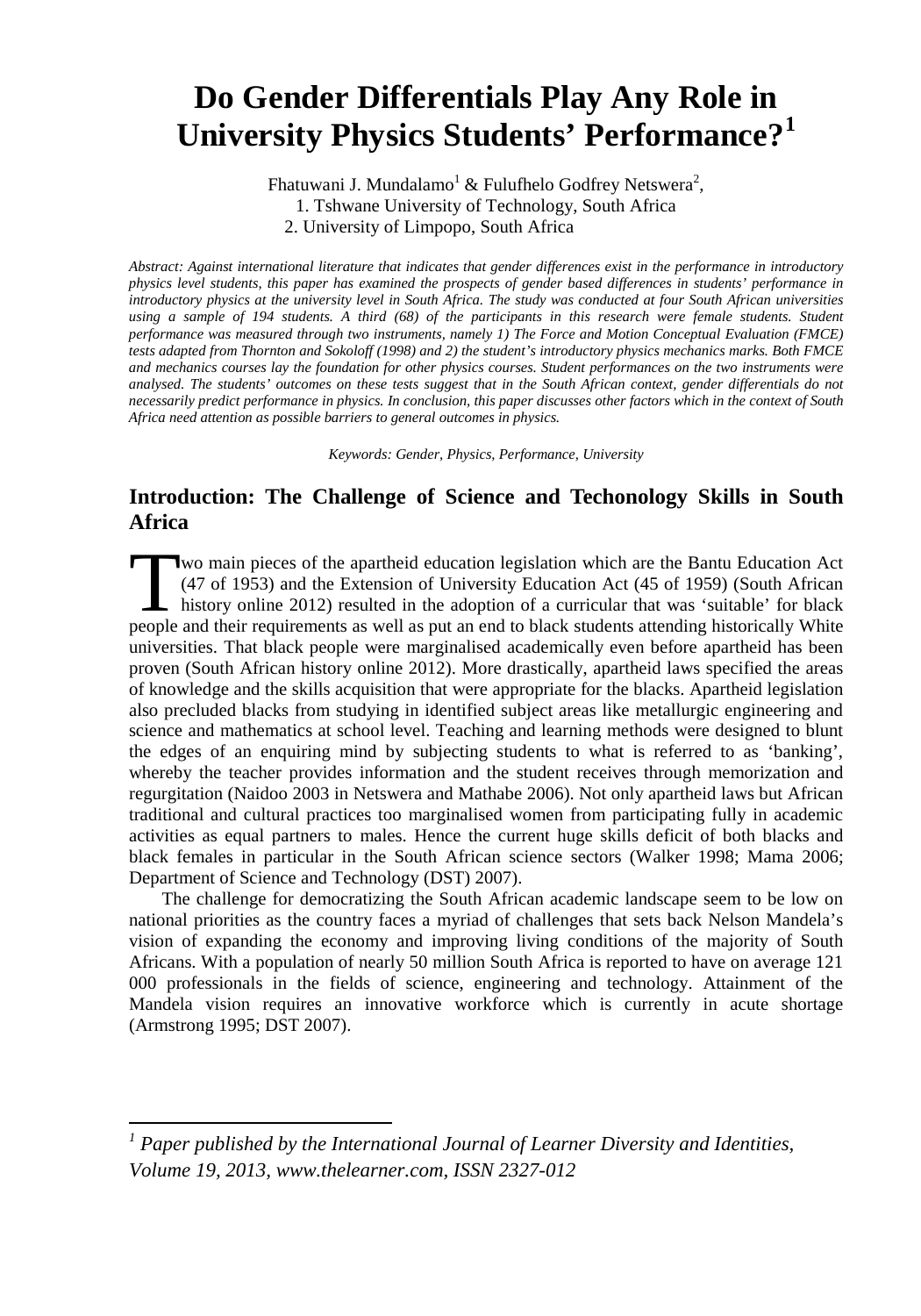### **Science and Technology Challenge – An International Phenomenon**

Researchers like Tai and Sadler (2001) and Reis and Park (2001) have shown that there is a poor representation of females in scientific research and engineering jobs. The differences in number of males and females in physics classes at schools and universities differ From country to country. Many countries experience under-representation of females in physics education (Rolin 2008; Sharma and Bewes 2011). Mallow et al. (2010) report that in Danish gymnasia and universities as well as in US universities there is a large number of females compared to males in mathematics/science streams. At the same time Gardner cited in Reid and Skryabina (2003) indicates that "sex is probably the single most important variable related to pupils' attitudes to science" (p. 509). According to Reid and Skryabina (2003) in England and Wales, girls in physics courses and examinations at schools are under-represented at approximately 1:3 at O level. Lorenzo et al. (2006) also report that in the USA too, females are underrepresented in science and technology-related courses and careers and their average scores are lower than those of males on science tests at the secondary and tertiary levels. In their research, Tai and Sadler (2001, 1035) measured students' success by using the final course grades the students earned in their respective introductory undergraduate physics courses. Their study revealed that "female students are not performing at the same level as their similarly qualified male counterparts". Other researchers (Kortemeyer 2009; Kost-Smith et al. 2010; Kost et al. 2009) also indicate that the gender gap in introductory physics is persistent. Lorenzo et al. (2006) further report that the largest gender differences in both achievement and professional representation remains in physics. In their study Lorenzo et al. (2006), found that interactive engagement effectively reduces the gender gap in physics. However, in a study done in Lebanon, El Hassan (2001) found that girls did as well as boys in mathematics and the sciences. Frost et al. (2005) found that at A level, girls were underrepresented by factors of 1:4. The Royal Society and Institute of Physics cited in Reid and Skryabina (2003, 510) further indicates that such "under representation of girls in physics is then propagated into physics undergraduate courses (1:8), postgraduate courses (1:10) and professional activity as a physicist (1:20)". Wyer (2003) found that gender was significant for both commitment to an undergraduate science major and career and that women commitment were found to be lower than that of men. This justifies the underrepresentation of females even in postgraduate classes.

The cognitive difference model (Editorial 2005) assumes that students with aptitude in mathematics (mostly men) choose to continue in physics, while those lacking mathematical aptitude (mostly women) switch to other fields. Reid and Skryabina (2003) reported that towards the end of the second year of secondary school, there was a significant decline in girls' attitudes towards science compared to that of boys. Poor mathematical and physics aptitude among female learners has not fully been explained beyond just the negative attitude prevalent among them towards these courses. According to Robertson (2006), to overcome this problem the school system should fully engage female learners in physics classrooms to shape their attitudes positively and affect long-term interest among them. Boys and girls differ with regard to making sense of physics as presented in traditional physics classrooms (Kahle and Meece in Stadler et al. 2000). Stadler et al. (2000) however, think that girls' interests and learning outcomes can be improved by embedding the content to be learned in appropriate contexts. According to Ding and Harskamp (2006, 332), "males see themselves as the rightful and superior problem-solvers while females think physics is a masculine job". Ding and Harskamp (2006) also found that males learned much better than females within mixed-gender dyads.

#### **Problem Statement**

The history of the South African education system borrowing largely from cultural and traditional practices has been highly prejudiced not only against blacks but females in particular. In Dzama and Osborne (1999, 387) it is argued that there is conflict between science and African traditions. This conflict therefore determines the achievement of African students. Dzama and Osborne (1999, 387) also argue that "conflict between science and traditional beliefs and values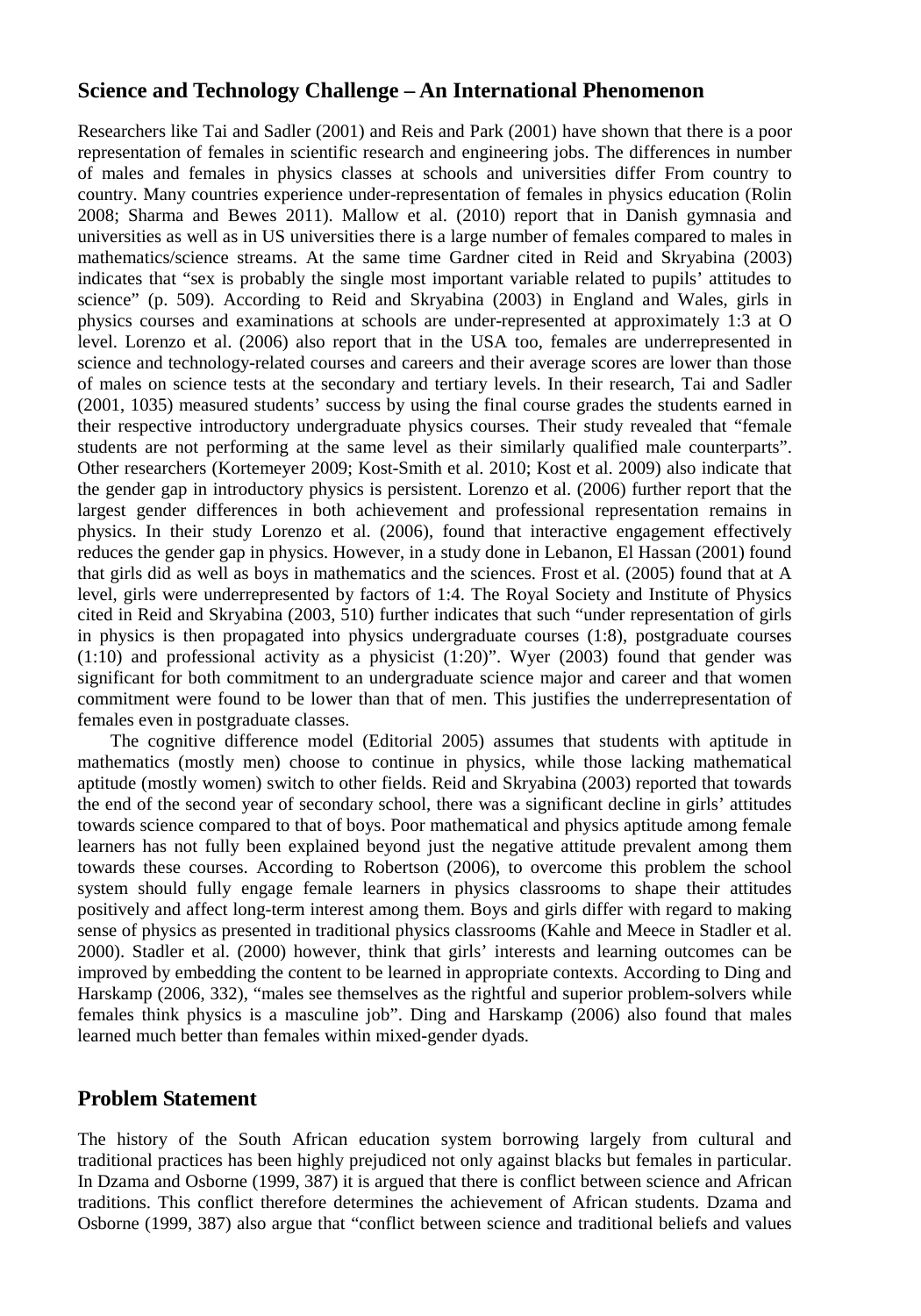is not peculiar to Africans alone" (p. 387). These authors further argue that "improvement in the performance of students succeeded rather than preceded industrial and technological development" (p. 387). The big challenge has continuously been the lack of qualified scientists and engineers to act as teachers, mentors and role models to the youth and the absence of supportive environment for serious meaningful learning of science. Dzama and Osborne (1999, 402) concluded that in a capitalist driven world students will not see a need to excel in science unless "those who work hard and succeed in learning science are economically rewarded" (p. 402).

In his speech, the Minister of Science and Technology (DST, 2007) indicated that "In South Africa women's involvement in Science, Engineering and Technology (SET) is greatest at the undergraduate level but is weakest at the crucial research level where academic knowledge is converted into products and services."

#### **Aim of the Study**

This paper explores whether female students' performance in science, specifically in introductory physics is comparable to that of their male counterparts. The study aims to answer whether or not there are gender differences in the performance of South African students in Physics.

# **Methodology**

The design of this research is a pre-test post-test quasi-experiment research design because it does not apply randomisation principles. However it is also not a non-experimental design because multiple groups (male and females) and multiple measurement instruments [Mechanics tests (pre-test) and FMCE (post-test)] were used albeit without a control group. For this reason this research is therefore a quasi-experimental design as defined by Miller and Salkind (2002).

### **Research Participants**

The participants in this study were 194 introductory physics students from four Historically Black Universities in South Africa. For anonymity the names of these universities cannot be revealed but will be referred to as universities 1, 2, 3 and 4. The universities referred to here as 3 and 4 have since been merged to become one new University. The research was of a convenient sampling nature and only historically black universities in the proximity of the researchers were sampled. The deans and the heads of departments under whom the physics departments reside were consulted for permission to conduct the study. Student sampling was a convenience and only students who attended first year physics classes on the dates that the survey was administered participated in the research. Students were promised anonymity and their names were not required in the survey instrument. Out of the four universities 126 (64.9%) male students and 68 (35.1%) female students participated in the survey. All the participants were black students who matriculated from rural high schools.

## **Instruments and Data Collection**

#### *Force and Motion Conceptual Evaluation (FMCE)*

The FMCE test, like most other survey methods, is a paper and pencil test (McMillan and Schumacher 2001, 40) that "permits the collection of data from large numbers of respondents in relatively short periods and at relatively low costs" (Chadwick et al. 1984:100). The FMCE is a multiple choice 47-question standardized test which was developed to evaluate student learning in introductory physics (Thornton and Sokoloff 1998). A copy of the administered instrument was received from Sokoloff in 2004 who is one of the original test authors. The only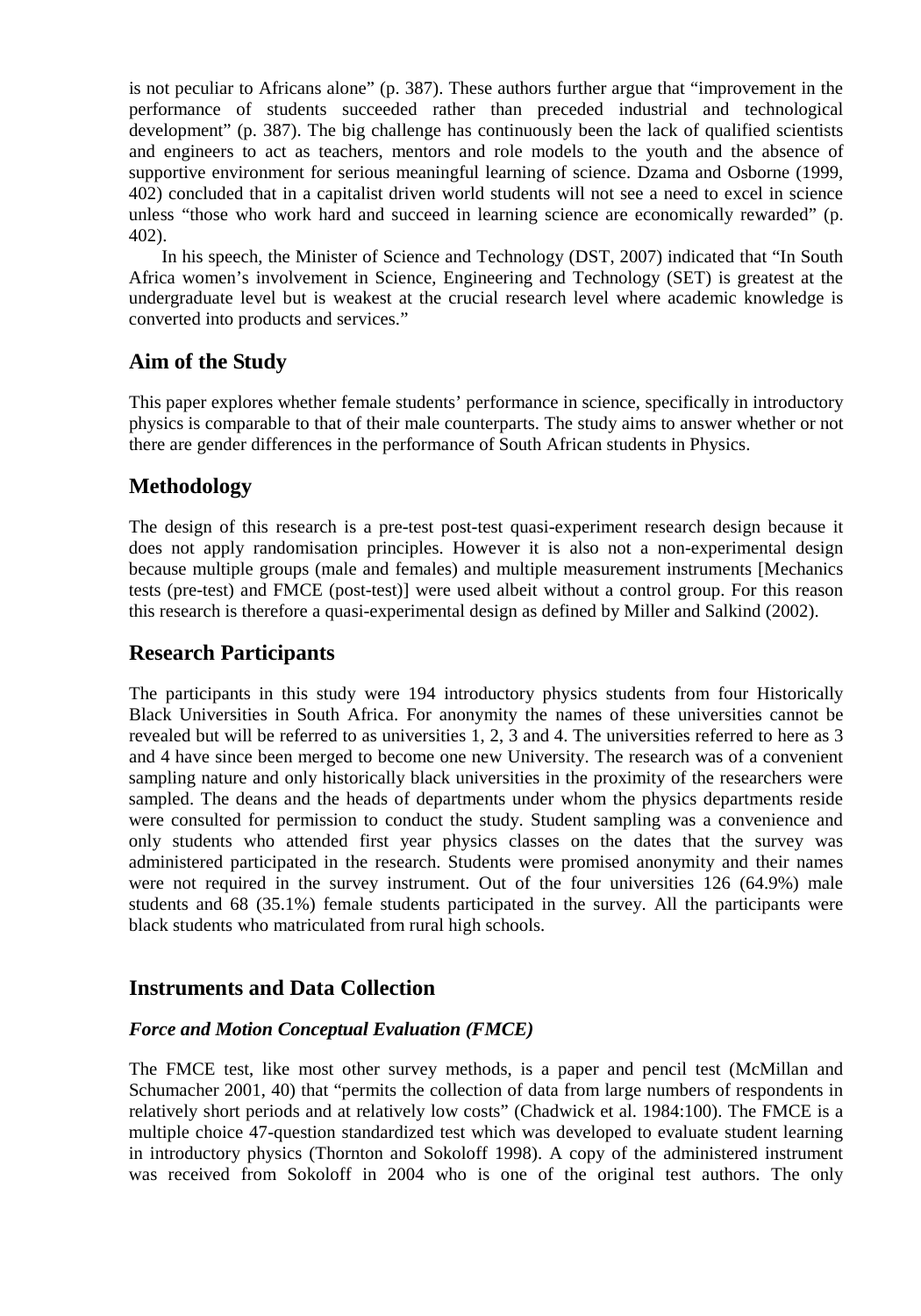changes/additions to the test's original version were the addition of items to source the participants' biographical details like age, gender and urban or rural origins of the students. FMCE has been used to evaluate large numbers of students at many colleges, universities, and high schools mostly in the USA (Thornton and Sokoloff 1998).

Amongst others, questions from the FMCE probed students' views of force and motion concepts "Force Sled" (questions 1-7), the "Cart on Ramp" (questions 8-10), the "Coin Toss" (questions 11-13), and the "Force Graph" (questions 14-21) (Thornton and Sokoloff, 1998). Thornton and Sokoloff (1998) found in their study that most students taught in a traditional way answered the Coin Toss questions and the Cart on Ramp questions in a non-Newtonian way.

The study of conceptual understanding using FMCE conducted mainly in the USA showed that introductory physics students do not commonly understand kinematics and dynamics concepts as a result of thorough traditional instruction (Thornton and Sokoloff 1998). Students from the Universities of Oregon and Tufts were tested on FMCE before and after Active Learning Laboratories (Thornton and Sokoloff 1998). Thornton and Sokoloff (1998) indicate that the students performed poorly before Active Learning Laboratories. In this study the FMCE is used to evaluate differences in performance among female and male students after they have completed an introductory physics course.

#### *Mechanics Course Marks*

The students' mechanics final marks were requested from the relevant departments. An average mechanics mark was made up of assignment, test, final examination mark and in some cases, practical mark. Assignments, tests and practical work contributed to the year mark or semester mark. The aggregate mechanics mark was comprised of year mark and final examination mark. Table 1 indicates the proportions of semester/ year mark and final examination mark for each university. In these universities the year/ semester mark has more weight. The tests and assignments differed from university to university in terms of content and the actual number taken.

| <b>Institution</b> | <b>Percentage of Year/ Semester Mark</b> | <b>Percentage of Final Examination</b> |
|--------------------|------------------------------------------|----------------------------------------|
|                    |                                          |                                        |
|                    |                                          |                                        |
|                    | nu                                       |                                        |
|                    | bU.                                      |                                        |
|                    | bU.                                      |                                        |

Table 1: Average Mechanics Module Mark for Each Institution

#### **Results and Discussions**

In this study, female students' FMCE marks are consistently below those of their male counterparts (see Figure 1) except for questions Q8-10 ("Cart on Ramp"). Questions Q8-10 asks students about the movement of a cart on an inclined plane. Female students' performance in this group of questions is slightly above that of male students. It is also in questions Q8-10 where male and female students score the least marks. This is an indication that they all had not grasped the concept well.

Some notable differences are also evident in questions Q11-13, Q35-39, and Q40-43. The two sets of questions (Q11-13 and Q35-Q39) address falling bodies and Newton's third law respectively. These are sections that students find difficult to understand as evidenced by Thornton and Sokoloff (1998). Female students performed poorer than male students in these questions. Results show marginal knowledge gap between male and female students in questions Q40-43 and Q11-13 although Chi-Squared tests yield no significant differences. Questions Q40- 43 ask students to interpret velocity-time graphs. On these questions, male students performed better than female students.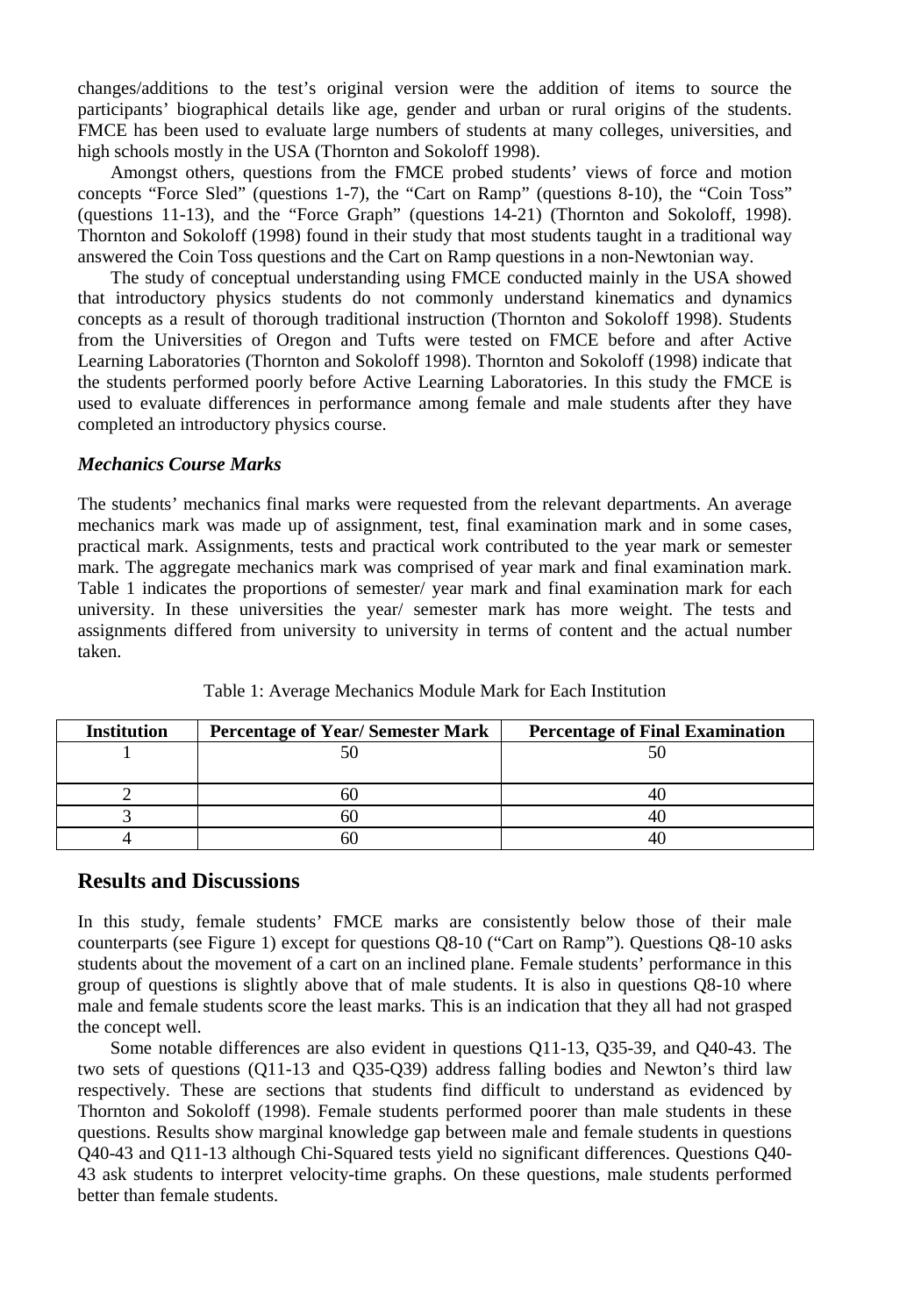

Figure 1: Students' Performance in the FMCE Questionnaire

Both female and male students performed badly in the FMCE and mechanics module with an average score below 50% (see Figure 2). All students performed better in mechanics examinations than in the FMCE test. This might be so because the FMCE is a conceptual instrument while mechanics examination mainly focused on calculation questions. These outcomes confirm the findings by Lorenzo et al. (2006) who also reported that the largest gender differences in achievement remains in physics.



Figure 2: Students' Performance in the FMCE Questionnaire and Mechanics Examination

Table 2: Students' Average Percentage Marks for FMCE and Mechanics Course

| <b>FMCE</b> | <b>FMCE</b> |         | Mechanics | (average) | Mechanics |         |
|-------------|-------------|---------|-----------|-----------|-----------|---------|
| (average %) | (paired     | t-test. | $\%$      |           | (paired)  | t-test, |
|             | p<0.05      |         |           |           | p<0.05    |         |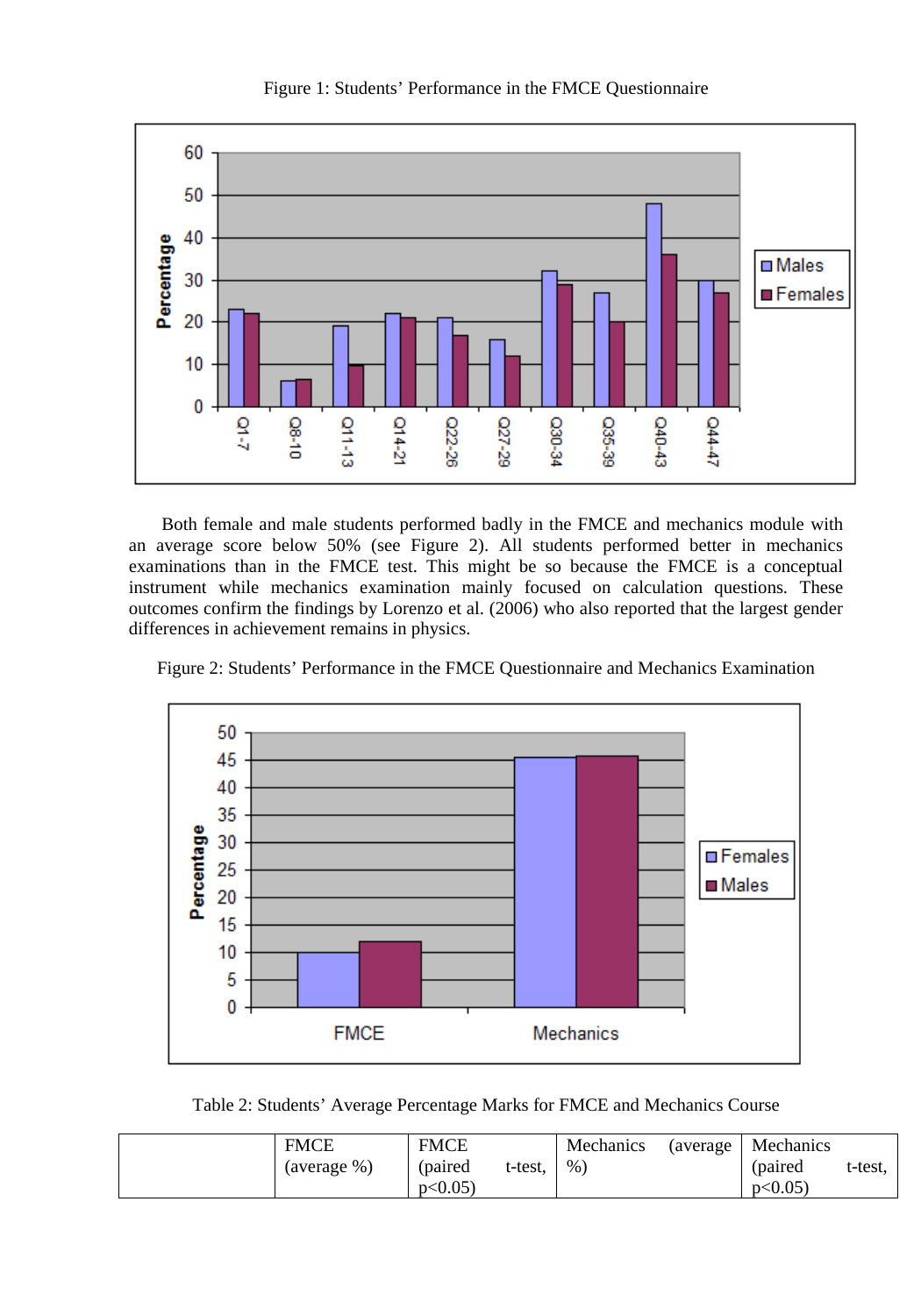| ┳<br>Females | $\sim$<br>∼<br>∼<br>. | 0.003 | . .<br>-<br>⊤.್ು | $\sim$<br><u>v.jju</u> |
|--------------|-----------------------|-------|------------------|------------------------|
| Males        | $1 - 0$               |       | 10<br>-<br>48.J  |                        |

Interestingly, the paired t-test values (see Table 2) between female and male students performances in the FMCE and mechanics average marks are  $0.003$  ( $p<0.05$ ) and  $0.336$  ( $p<0.05$ ) respectively. This implies that there are statistically significant differences between male and female students' performances in FMCE tests. However, there are no significant differences between male and female student performance in the mechanics examinations, with males performing better than the females with the exception of questions 8-10.

#### **Conclusions and Rrecommendations**

The study shows that there is no statistically significant gender differential in physics performance in South Africa as indicated by mechanics examinations results. However, the FMCE revealed that there are significant differences between male and female students performance in conceptual questions, with males outperforming females. We do not know at this stage why the two instruments provide different results and hence a follow-up research that probes this question is necessary. However, student performances in mechanics examinations tend to differ from the FMCE because these examinations do not only measure conceptual understanding, but also test the memorization skills. As Naidoo cited in Netswera and Mathabe (2006) points out, teaching and learning methods in South Africa were designed to blunt the edges of an enquiring mind by subjecting students to what is referred to as 'banking', whereby the teacher provides information and the student receives through memorization and regurgitation (Naidoo 2003 in Netswera and Mathabe 2006). Such memorization might be the one that leads to poor performance in conceptual questions found in the FMCE. A large portion of the mechanics examinations cover either derivation questions or calculations questions as indicated in Table 3.

|                                   | <b>Institution 2</b> | <b>Institution 3</b> | <b>Institution 4</b> | <b>FMCE</b> |
|-----------------------------------|----------------------|----------------------|----------------------|-------------|
| Newton's first<br>and 1           | l 0                  | 3                    | 16                   | 15          |
| second laws                       |                      |                      |                      |             |
| Gravity (force and / or $\vert$ 0 |                      | 10                   | 9                    | 13          |
| acceleration)                     |                      |                      |                      |             |
| Kinematics graphs                 | 0                    | U                    |                      | 45          |
| Newton's third law                |                      |                      |                      | 21          |
| Inclined plane                    |                      |                      |                      |             |
| Acceleration                      | 26                   | 9                    | 6                    |             |
| <b>Total percentage</b>           | 26                   | 26                   | 36                   | 96          |

Table 3: The Percentage Mark of the Exam Question Paper That Covers Content Area Similar to That Covered by the FMCE for Each Institution (Rounded)

In line with the South African government's goals of gender equity, we suggest that female students should be encouraged to take science careers since their performance is as good as that of their male counterparts when measured using the usual university class examinations. Although the results of this study show no statistically significant difference in performance between the two genders in mechanics examinations, we suggest that intervention courses be put in place for female students to enable them to perform at par with the male students especially when conceptual questions are included in the examination.

A partial limitation to this research is that this study could not probe among others racial and rural-urban differentials which were central factors in the historic marginalization project of the apartheid era as cited in the literature. This study finds it necessary and therefore recommends that a probe of the influence of these two factors among others on the performance of physics be carried out in the future. A qualitative study that would seek to verify access to research equipment and the level of training and exposure of high school teachers and university lecturing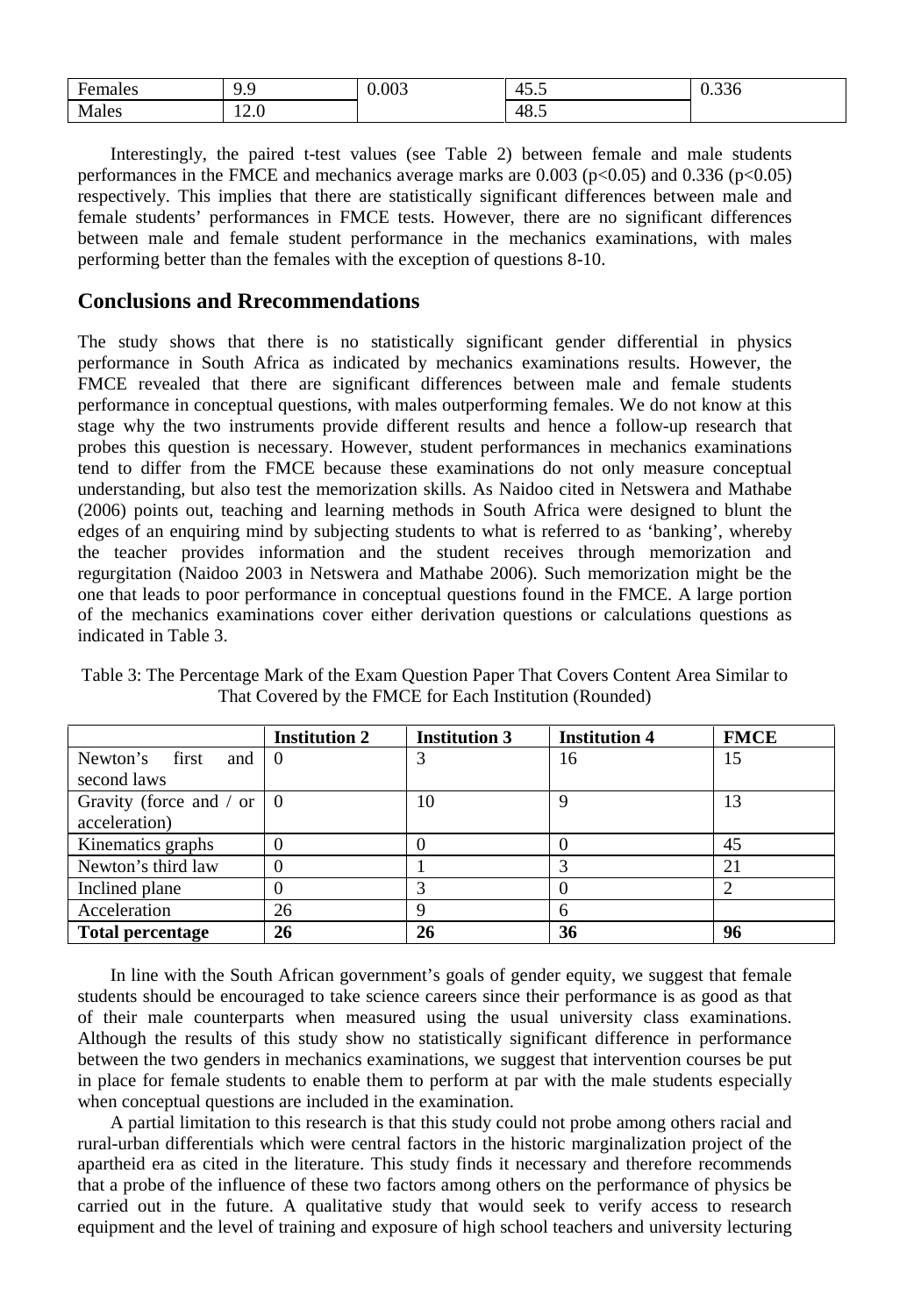staff is also necessary. Future studies could also consider performance of learners who matriculate in inclusive or multiracial education schools that were introduced after 1994.

#### **REFERENCES**

Amstrong, Sue. 1995. Skills shortage blights South Africa's future. New Scientist. 147(1985):9.

- Chadwick, Bruce A., Howard Bahr, and Stan L. Albrecht. 1984. Social Science Research Methods. Prentice-Hall: New Jersey.
- Department of Science and Technology. 2006. Keynote address by the Minister of Science and Technology, honorable Mosibudi Mangena, at the 2006 South African Women in Science Awards, held at the Kyalami Castle.
- Department of Science and Technology. 2007. National Human Capital for Science Engineering and Technology Plan. Presentation to the Portfolio Committee on Science and Technology, 6 March 2007.
- Ding, N., and E. Harskamp. 2006. How partner gender influences female students' problem solving in Physics Education. Journal of Science Education and Technology, 15(5):331- 343.
- Dzama, Emmanuel, N. N., and Jonathan F. Osborne. 1999. Poor performance in science among African students: An alternative explanation to the African worldview thesis. Journal of Research in Science Teaching, 36(3):387-405.
- Editorial. 2005. Why so few choose physics: An alternative explanation for the leaky pipeline. American Journal of Physics, 73(7):583-586.
- El Hassan, Karma. 2001. Gender issues in achievement in Lebanon. Social Behavior and Personality, 29(2):113-124.
- Frost, Suzie, Michael Reiss, and Jenny Frost. 2005. Count me in! Gender and minority ethnic attainment in school science. School Science Review, 86(316):105-112.
- Kortemeyer, Gerd. 2009. Gender differences in the use of an online homework system in an introductory physics course. Physical Review Special Topics – Physics Education Research, 5(010107):1-8.
- Kost, Lauren E., Steven J. Pollock, and Noah D. Finkelstein. 2009. Characterizing the gender gap in introductory physics. Physical Review Special Topics – Physics Education Research,5(010101):1-14.
- Kost-Smith, Lauren E., Steven J. Pollock, and Noah D. Finkelstein. 2010. Gender disparities in second-semester college physics: The incremental effects of a "smog of bias". Physical Review Special Topics – Physics Education Research, 6(020112):1-17.
- Lorenzo, Mercedes, Catherine H. Crouch, and Eric Mazur. 2006. Reducing the gender gap in the physics classroom. American Journal of Physics, 74(2):118-122.
- Mallow, Jeffry, Helge Kastrup, Fred B. Bryant, Nelda Hislop, Rachel Shefner, and Maria Udo. 2010. Science anxiety, science attitudes, and gender: Interviews from a binational study. Journal of Science Education and Technology, 19:356369.
- Mama, Amina. 2006. Pursuing gender equity in the African University. International Journal of African Renaissance Studies, 1(1):53-79.
- McMillan, James H., and Sally Schumacher. 2001. Research in Education: A Conceptual Introduction, 5<sup>th</sup> ed., Longman: New York.
- Miller, Delbert C., and Neil J. Salkind. 2002. Handbook of Research Designs and Social Measurement.  $6<sup>th</sup>$  edition Sage Publications, Inc. Thousand Oaks.
- Naidoo, Kumi. 2003. Civil Society, Governance and Globalisation. Paper presented at the World Bank headquarters in Washington DC, 10 Feb 2003.
- Netswera, Fulufhelo G., and Neo Mathabe. 2006. A pervasive apartheid? An analysis of changing higher education in South Africa and its relationship with the State. Journal of Educational Administration and History, 38(1):29-40.